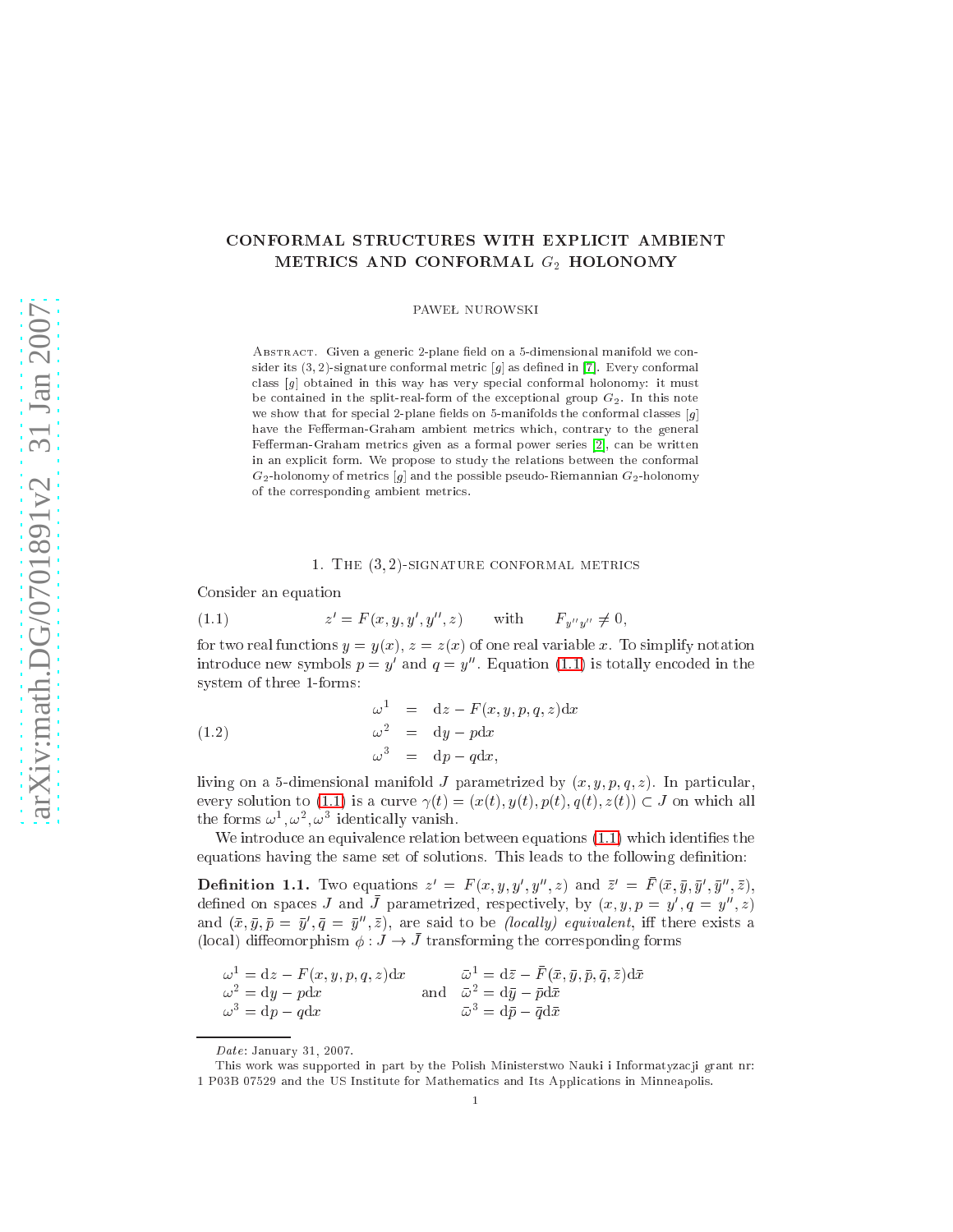via:

 $\begin{array}{lll} \phi^*(\bar{\omega}^1) & = & \alpha\omega^1 + \beta\omega^2 + \gamma\omega^3 \\ \phi^*(\bar{\omega}^2) & = & \delta\omega^1 + \epsilon\omega^2 + \lambda\omega^3, \quad \text{with functions } \alpha, \beta, \gamma, \delta, \epsilon, \lambda, \kappa, \nu \text{ on } J \text{ such that} \\ \phi^*(\bar{\omega}^3) & = & \kappa\omega^1 + \mu\omega^2 + \nu\omega^3 \end{array}$ 

$$
\det \begin{pmatrix} \alpha & \beta & \gamma \\ \delta & \epsilon & \lambda \\ \kappa & \mu & \nu \end{pmatrix} \neq 0.
$$

It follows that equation (1.1) considered modulo equivalence relation of Definition 1.1 uniquely defines a conformal class of  $(3,2)$ -signature metrics  $[g_F]$  on the space J. In coordinates  $(x, y, p, q, z)$  this class may be described as follows. Let

$$
D = \partial_x + p\partial_y + q\partial_p + F\partial_z
$$

<span id="page-1-0"></span>be a total differential associated with equation  $(1.1)$  on J. Then a representative  $g_F$  of the conformal class  $[g_F]$  may be written as

$$
g_F = [DF_{qq}^2 F_{qq}^2 + 6DF_q DF_{qqq} F_{qq}^2 - 6DF_{qqq} F_p F_{qq}^2 - 3DDF_{qq} F_{qq}^3 + 9DF_{qp} F_{qq}^3 - 9F_{pp} F_{qq}^3 + 9DF_{q} F_{qq}^3 + 9DF_{q} F_{qq}^3 + 3DF_z F_q^4 - 6DF_q F_{qq}^2 F_{qqq} + 6F_p F_{qq}^2 F_{qqp} - 8DF_q DF_q F_{qq} F_{qq} F_{qqq} + 8DF_q F_{qq} F_{pqq} F_{qqq} + 3DDF_q F_{qq}^2 F_{qqq} - 3DF_p F_{qq}^2 F_{qqq} - 3DF_z F_q F_{qq}^2 F_{qqq} - 3DF_z F_q F_{qq}^2 F_{qqq} + 4(DF_q)^2 F_{qq}^2 - 8DF_q F_p F_{qq}^2 - 3(DF_q)^2 F_{qq} F_{qqqq} + 4F_p^2 F_{qqq}^2 + 6DF_q F_p F_{qq} F_{qqqq} - 3F_p^2 F_{qq} F_{qqqq} - 3F_p^2 F_{qq} F_{qqqq} - 3F_p^2 F_{qq} F_{qqqq} - 6DF_q F_q F_q^2 F_{qq} + 6F_p F_q F_q^2 F_{qqq} - 3F_q F_q F_q^3 F_{qq} + 12F_p F_q^3 F_{qq} + 3F_q^2 F_{qqq} F_{qqq} - 6DF_{qq} F_q^2 F_{qq} F_{qqq} F_{qq} - 6DF_{qq} F_q^2 F_{qq} F_{qqq} F_{qq} + 6F_q F_q^2 F_{qq} F_{qqp} F_z + 6DF_{qq} F_q^2 F_{qqp} F_z + 6F_q F_q^2 F_{qqp} F_z + 6F_q F_q^2 F_{qqp} F_z + 6F_q F_q^2 F_{qqp} F_z + 6F_q F_q^2 F_{qqp} F_z + 6F_q F_q^2 F_{qqp} F_z + 6F_q F_q^2 F_{qqp} F_z + 6F_q F_q^2 F_{qqp} F_z + 6F_q F_q^2 F_{qqp} F_z + 6F_q F_q^2 F_{qqp} F_z + 6F_q F_q^2 F_{qqp} F_z + 6F_q F_q^2 F_{qqp} F_z + 6F_q F_q^2 F_{qqp} F_z + 6F_q F_q^2 F_{qqp}
$$

$$
(1.3) \quad 8DF_{qq}F_{q\,q}F_{qq}F_{qqq}F_z - 4DF_qF_{qq}^2F_{qqq}F_z - 9F_{qp}F_{qq}^3F_z + F_pF_{qq}^2F_{qqq}F_z - 8DF_qF_qF_{qqq}F_z + 8F_pF_qF_{qqq}F_z + 6DF_qF_qF_{qq}F_{qqq}F_{qqq}F_z - 6F_pF_qF_{qq}F_{qq}F_{qqq}F_z + 18F_q^3F_{qq}F_{q\,q} + 6F_q^2F_{qq}^2F_{qq}F_z + 3F_qF_q^3F_{q\,z}F_z - 2F_q^4F_z^2 + F_qF_q^2F_{qqq}F_z^2 + 4F_q^2F_q^2F_{qqq}F_z^2 - 3F_q^2F_{qq}F_{qqqq}F_z^2 - 9F_q^2F_{qq}^3F_{zz} \mid (\tilde{\omega}^1)^2 +
$$

$$
\begin{aligned} &\left[ \ 6 D F_{qqq} F_{qq}^2 - 6 F_{qq}^2 F_{qqp} - 8 D F_{qq} F_{qq} F_{qqq} + \right.\\ &\left. 8 D F_q F_{qqq}^2 - 8 F_p F_{qqq}^2 - 6 D F_q F_{qq} F_{qqqq} + \right.\\ &\left. 6 F_p F_{qq} F_{qqqq} - 6 F_q F_{qq}^2 F_{qqz} + 6 F_{qq}^3 F_{qz} + \right.\\ &\left. 2 F_{qq}^2 F_{qqq} F_z - 8 F_q F_{qqq}^2 F_z + 6 F_q F_{qq} F_{qqqq} F_z \ \right] \tilde{\omega}^1 \tilde{\omega}^2 \ + \end{aligned}
$$

$$
\left[\right. \frac{10DF_{qq}F_{qq}^3 - 10DF_qF_{qq}^2F_{qqq} + 10F_pF_{qq}^2F_{qqq}}{10F_{qq}^4F_z + 10F_qF_{qq}^2F_{qqq}F_z} \left[\right. \tilde{\omega}^1\tilde{\omega}^3 + \right.
$$

 $\overline{2}$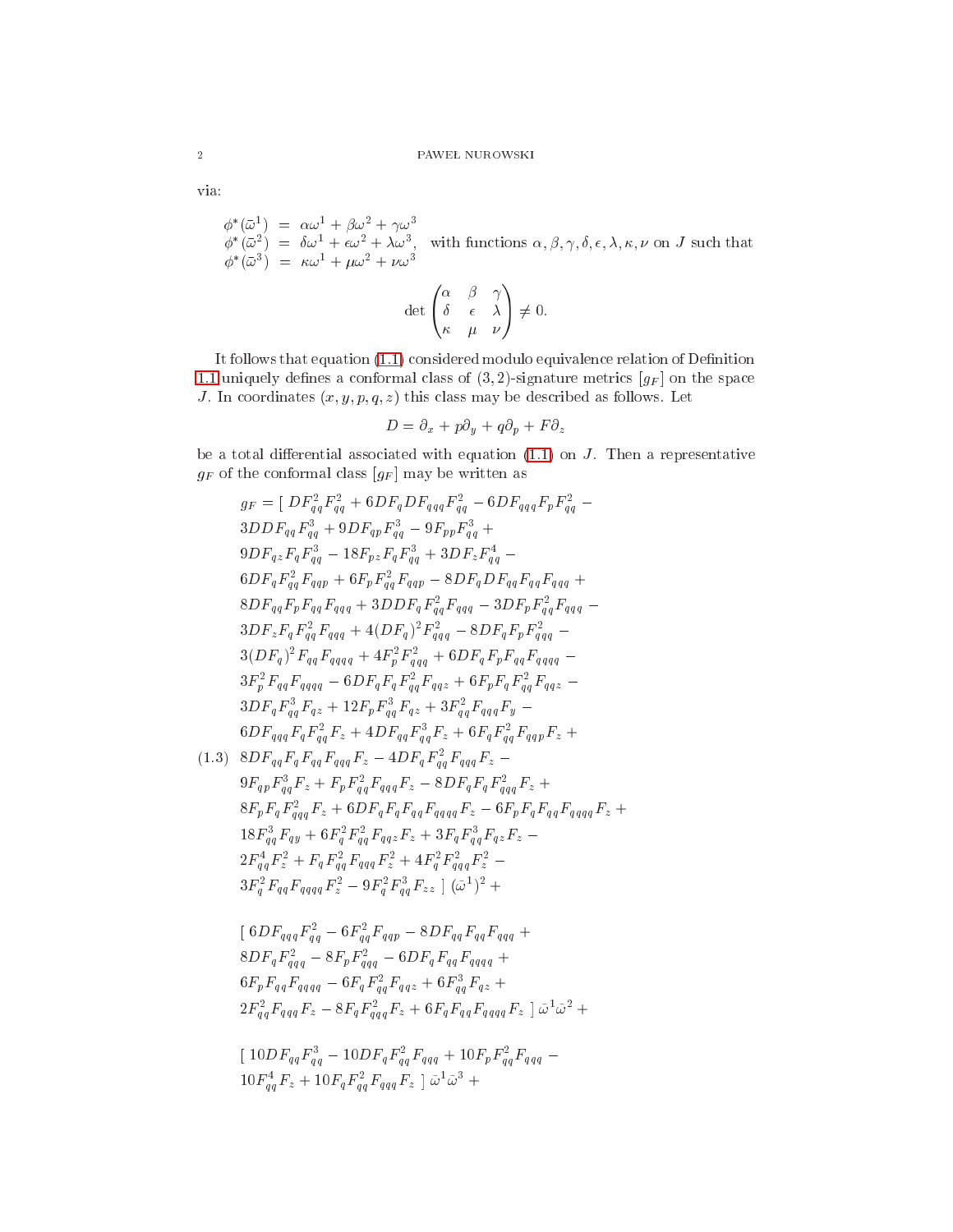$$
30F_{qq}^4 \tilde{\omega}^1 \tilde{\omega}^4 + [30DF_q F_{qq}^3 - 30F_p F_{qq}^3 - 30F_q F_{qq}^3 F_z] \tilde{\omega}^1 \tilde{\omega}^5 +
$$
  
\n
$$
[4F_{qqq}^2 - 3F_{qq} F_{qqqq}] (\tilde{\omega}^2)^2 - 10F_{qq}^2 F_{qqq} \tilde{\omega}^2 \tilde{\omega}^3 + 30F_{qq}^3 \tilde{\omega}^2 \tilde{\omega}^5 - 20F_{qq}^4 (\tilde{\omega}^3)^2
$$

 $where<sup>1</sup>$  $where<sup>1</sup>$  $where<sup>1</sup>$ 

<span id="page-2-1"></span>(1.4)  
\n
$$
\begin{aligned}\n\tilde{\omega}^1 &= \mathrm{d}y - p\mathrm{d}x \\
\tilde{\omega}^2 &= \mathrm{d}z - F\mathrm{d}x - F_q(\mathrm{d}p - q\mathrm{d}x) \\
\tilde{\omega}^3 &= \mathrm{d}p - q\mathrm{d}x \\
\tilde{\omega}^4 &= \mathrm{d}q \\
\tilde{\omega}^5 &= \mathrm{d}x.\n\end{aligned}
$$

It follows from the construction described in Ref.  $[7]$  that when the equation  $(1.1)$ undergoes a diffeomorphism  $\phi$  of Definition [1.1,](#page-0-1) the above metric  $g_F$  transforms onformally.

The conformal class of metrics  $[g_F]$  is very special among all the  $(3, 2)$ -signature onformal metri
s in dimension 5: the Cartan normal onformal onne
tion for this class, instead of having values in full  $\mathfrak{so}(4,3)$  Lie algebra, has values in its certain 14-dimensional subalgebra. This subalgebra turns out to be isomorphi to the split real form of the exceptional Lie algebra  $g_2 \text{ }\subset \text{ } \mathfrak{so}(4,3)$ . Thus, conformal metrics  $[g_F]$  provide an abundance of examples of metrics with an *exceptional* conformal holonomy. This holonomy is always a subgroup of the noncompact form of the exceptional Lie group  $G_2$ . We strongly believe that randomly chosen function  $F_1$ such that  $F_{qq} \neq 0$ , give rise to conformal metrics  $[g_F]$  with conformal holonomy equal to  $G_2$ .

It is interesting to study the conformal classes  $[g_F]$  from the point of view of the Fefferman-Graham ambient metric construction [2]. Since for each  $F$  defining equation [\(1.1\)](#page-0-0) we have a conformal class of metrics  $[g_F]$  in dimension five, then since five is odd, Fefferman-Graham guarantees  $[2]$  that there is a *unique* formal power series of a Ricci-flat metric of signature  $(4,3)$  corresponding to  $[g_F]$ . Moreover, since given F the metric  $g_F$  is explicitely determined by formula [\(1.3\)](#page-1-0), we see that starting with *real analytic*  $F$ , the metric  $g_F$  is *real analytic*. Thus, every analytic F of [\(1.1\)](#page-0-0) leads to analytic  $g_F$  and then, in turn, via Fefferman-Graham, leads to a unique *real analytic* ambient metric  $\tilde{g}_F$  of signature (4,3). Since both the Levi-Civita connection for  $\tilde{g}_F$  and the Cartan normal conformal connection for the corresponding 5-dimensional metric  $g_F$  have values in (possibly subalgebras of) the same Lie algebra  $\mathfrak{so}(4,3)$ , it is interesting to ask about the relations between them. We discuss these relations on examples.

# 2. THE STRATEGY FOR CONSTRUCTING EXPLICIT EXAMPLES OF AMBIENT **METRICS**

<span id="page-2-2"></span>We start with the Fefferman-Graham result  $[2]$  adapted to the 5-dimensional situation of conformal metrics  $[g_F]$ .

Let  $g_F$  be a representative of the conformal class  $[g_F]$  defined on J by [\(1.3\)](#page-1-0). Consider a manifold J - R+ - R. Introdu
e oordinates (0 <sup>&</sup>lt; t; u) on R+ - <sup>R</sup> in

<span id="page-2-0"></span><sup>&</sup>lt;sup>1</sup>Note that formula for  $q_F$  differs from the one given in Ref. [7] by tilde signs over the all omegas. In Ref. [7], when copying the calculated metric  $q_F$ , by mistake, we forgot to put these tilde signs over the omegas. Hence, in Ref. [7], formula for  $g_F$  is true, provided that one puts the tilde signs over the omegas and supplements it by the definitions [\(1.4\)](#page-2-1) of the tilded omegas.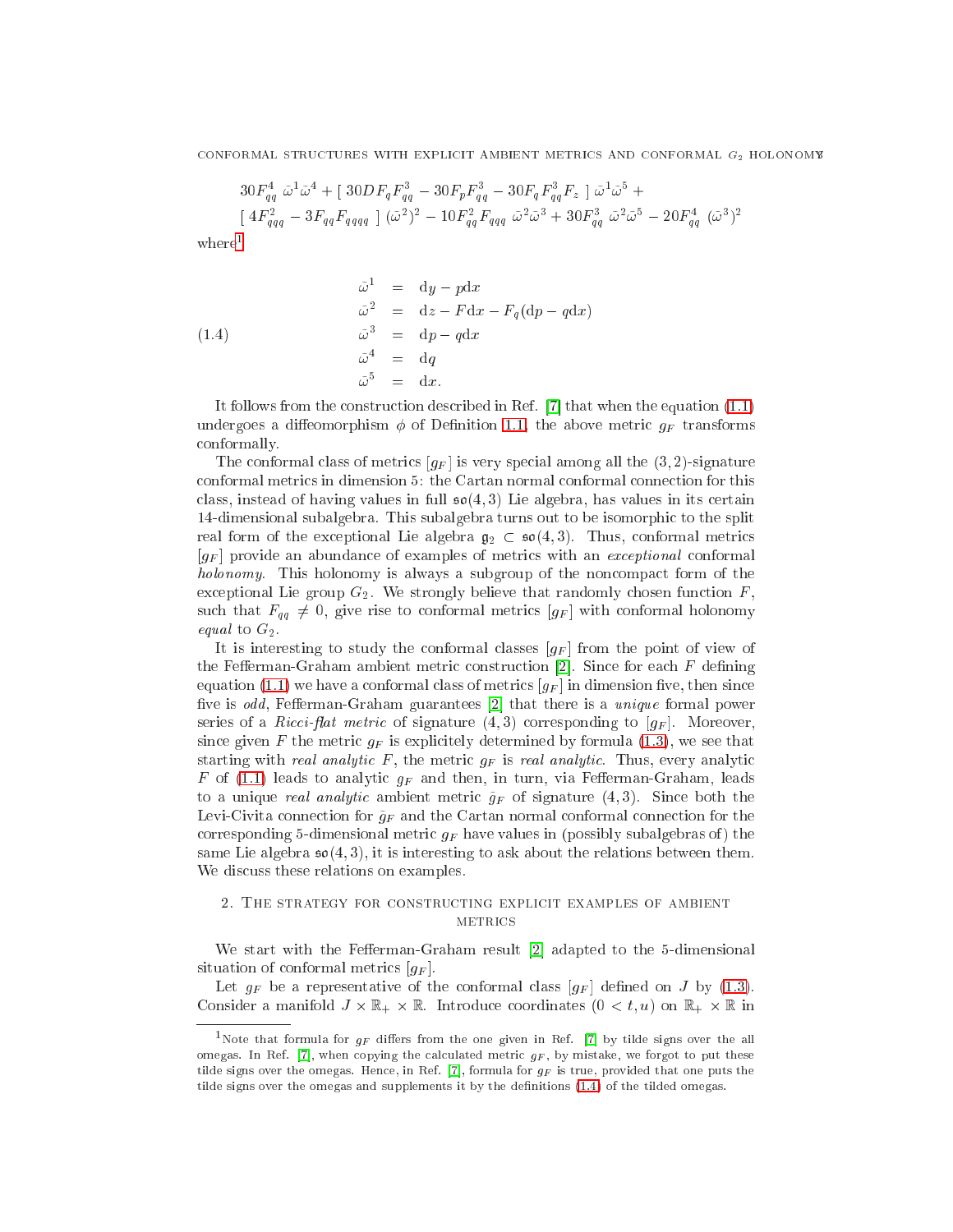J - R+ - R. We have a natural pro je
tion : J - R+ - <sup>R</sup> ! J , whi
h enables us to pullba
k forms from J to J - R+ - R. Ommiting the pulba
k sign in the expressions like  $\pi$  ( $g_F$ ) we define a formal power series

<span id="page-3-0"></span>(2.1) 
$$
\check{g}_F = -2dt du + t^2 g_F - ut\alpha + u^2\beta + u^3 t^{-1} \gamma + \sum_{k=4}^{\infty} u^k t^{2-k} \mu_k.
$$

Here  $\alpha, \beta, \gamma, \mu_k, k = 4, 5, 6, \dots$ , are pullbacks of symmetric bilinear forms  $\alpha, \beta, \gamma, \mu_k$ restrict to J and the formal property and the formal bilinear formal bilinear formal bilinear formal bilinear bilinear form has signature  $(4, 3)$  in some neighbourhood of  $u = 0$ . The following theorem is due to Fefferman and Graham [2].

<span id="page-3-1"></span>**Theorem 2.1.** Among all the bilinear forms  $\check{g}_F$  which, via [\(2.1\)](#page-3-0), are associated with metric  $g_F$  of [\(1.3\)](#page-1-0) there is precisely one, say  $\tilde{g}_F$ , satisfying the Ricci flatness condition  $Ric(\tilde{g}_F) = 0.$ 

Given  $g_F$ , all the bilinear forms  $\alpha, \beta, \gamma, \mu_k$  in  $\tilde{g}_F$  are totally determined. Another issue is to calculate them explicitely. For example, it is quite difficult to find the general formulas for the higher order forms  $\mu_k$ . Nevertherless the explicit expressions for the forms  $\alpha, \beta, \gamma$  are known [\[4,](#page-9-2) 5]. We write them below in the form obtained by  $C$  **R** Graham. We define the coefficients  $\alpha_{ij}$ ,  $\rho_{ij}$  and  $\gamma_{ij}$  by  $\alpha = \alpha_{ij} a x \, a x^j$ ,  $\rho = \rho_{ij} dx dx'$ ,  $\gamma = \gamma_{ij} dx dx''$ , where  $(x^{\prime}) = (x, y, p, q, z)$  are coordinates on J. Then Graham's expressions for  $\alpha_{ij}$ ,  $\beta_{ij}$  and  $\gamma_{ij}$  are [4]:

<span id="page-3-2"></span>
$$
\alpha_{ij} = 2\mathsf{P}_{ij},
$$
\n
$$
\beta_{ij} = -B_{ij} + \mathsf{P}_i^{\ k} \mathsf{P}_{jk},
$$
\n
$$
3\gamma_{ij} = B_{ij;k}^{\ k} - 2W_{kijl}B^{kl} + 4\mathsf{P}_{k(i}B_j^{\ k} - 4\mathsf{P}_k^{\ k}B_{ij} + 4\mathsf{P}^{kl}C_{(ij)k;l} - 2C_i^{\ k}C_{ljk} + C_i^{\ k}C_{jkl} + 2\mathsf{P}_{kj}^{\ k}C_{(ij)}^{\ l} - 2W_{kijl}\mathsf{P}_{m}^{\ k} \mathsf{P}_{m}^{ml},
$$

where

$$
\mathsf{P}_{ij} = \frac{1}{3}(R_{ij} - \frac{1}{8}Rg_{Fij}),
$$

is the Schouten tensor for the metric  $g_F = g_{Fij} dx$  ax<sup>2</sup>,

$$
W_{ijkl} = R_{ijkl} - 2(P_{i[k}g_{Fl]j} - P_{j[k}g_{Fl]i})
$$

is its Weyl tensor,

$$
C_{ijk} = \mathsf{P}_{ij;k} - \mathsf{P}_{ik;j}
$$

is the Cotton tensor, and

$$
B_{ij} = C_{ijk}^{\ \ k} - \mathsf{P}^{kl} W_{kijl}
$$

is the Ba
h tensor.

Of course all the above quantities can be explicitely calculated once  $F$ , and in turn the metric  $g_F$ , is chosen.

In the rest of the paper we will chose particular functions  $F = F(x, y, p, q, z)$ , and we will calculate the corresponding forms  $\alpha, \beta, \gamma$  for them. We will give examples of F's for which the bilinear form  $\gamma$  is identically vanishing,

 $(2.3)$   $\gamma \equiv 0.$ 

Given such  $F$ 's we will consider

$$
\bar{g}_F = -2dt du + t^2 g_F - ut\alpha + u^2\beta.
$$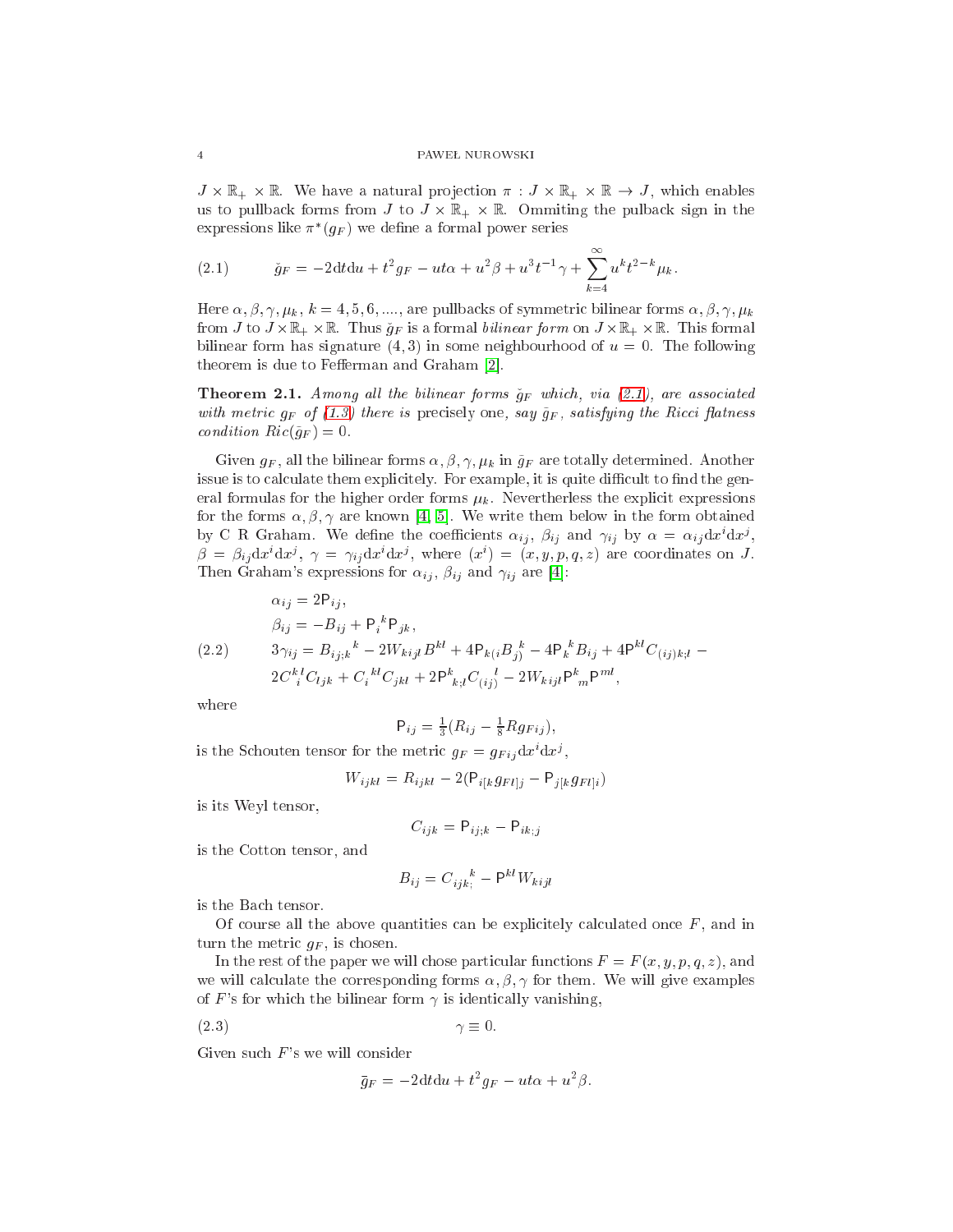Note that  $\bar{g}_F$  coincides with the ambient metric  $\tilde{g}_F$  up to the terms quadratic in the ambient coordinates t, u. If by chance the bilinear form  $\bar{g}_F$  satisfies the Ricci flatness condition

$$
Ric(\bar{g}_F) \equiv 0,
$$

then by the *uniqueness* of the ambient metric  $\tilde{g}_F$  stated in Theorem [2.1,](#page-3-1) it will *coicide* with the ambient metric  $\tilde{g}_F$ :

 $\bar{g}_F \equiv \tilde{g}_F$ .

The uniqueness result of Theorem [2.1,](#page-3-1) together with the Ricci flatness of  $\bar{g}_F$ , is powerfull enough to guarantee that not only the coefficient  $\gamma$  in the ambient metric  $\tilde{g}_F$  identically vanishes, but that all the coefficients  $\mu_k$ ,  $k = 4, 5, 6, \dots$ , vanish too! Thus the strategy of finding explicit ambient metrics  $\tilde{g}_F$  for  $g_F$  is as follows:

- nd <sup>F</sup> <sup>=</sup> <sup>F</sup> (x; y; p; q; z) for whi
h the orresponding metri gF has identi cally vanishing form  $\gamma$  of [\(2.2\)](#page-3-2);
- alter the approximate ambient metric metric  $\bm{H} \mathbf{F}$
- in tensor Richard Company Richard (gF ) of gF is identified (gF ) company (group)
- if you have found the above the above properties the above properties metric metric the approximate  $g\mu$  is the the ambient metric  $\tilde{g}_F$  for  $g_F$ .

### 3. Conformally Einstein example

As the first example, following Ref. [7], we calculate  $g_F$  and its approximate ambient metric  $\bar{g}_F$  for a very simple equation:

$$
z' = F(y''), \quad \text{with} \quad F_{y''y''} \neq 0.
$$

It was shown in Ref. [7] that the conformal class  $[g_F]$  may be represented by<sup>[2](#page-4-0)</sup>

<span id="page-4-1"></span>
$$
-15(F'')^{10/3}g_F =
$$
  
\n
$$
30(F'')^4 \left[ dqdy - pdqdx \right] + \left[ 4F^{(3)2} - 3F''F^{(4)} \right] dz^2 +
$$
  
\n
$$
2 \left[ -5(F'')^2F^{(3)} - 4F'F^{(3)2} + 3F'F''F^{(4)} \right] dpdz +
$$
  
\n
$$
2 \left[ 15(F'')^3 + 5q(F'')^2F^{(3)} - 4FF^{(3)2} + 4qF'F^{(3)2} + 3FF''F^{(4)} -
$$
  
\n
$$
3qF'F''F^{(4)} \right] dxdz +
$$
  
\n
$$
(-20(F'')^4 + 10F'(F'')^2F^{(3)} + 4(F')^2F^{(3)2} - 3(F')^2F''F^{(4)} \right] dp^2 +
$$
  
\n
$$
2 \left[ -15F'(F'')^3 + 20q(F'')^4 + 5F(F'')^2F^{(3)} - 10qF'(F'')^2F^{(3)} +
$$
  
\n
$$
4FF'F^{(3)2} - 4q(F')^2F^{(3)2} - 3FF'F''F^{(4)} + 3q(F')^2F''F^{(4)} \right] dpdx +
$$
  
\n
$$
[-30F(F'')^3 + 30qF'(F'')^3 - 20q^2(F'')^4 -
$$
  
\n
$$
10qF(F'')^2F^{(3)} + 10q^2F'(F'')^2F^{(3)} + 4F^2F^{(3)2} -
$$
  
\n
$$
8qFF'F^{(3)2} + 4q^2(F')^2F^{(3)2} - 3F^2F''F^{(4)} +
$$
  
\n
$$
6qFF'F''F^{(4)} - 3q^2(F')^2F''F^{(4)} \right] dx^2.
$$

As noted in Ref. [7] this metric is conformal to a Ricci nat metric  $g_F = \mathrm{e}^{-\frac{1}{2} \alpha / g_F}$ with a conformal scale  $\Upsilon = \Upsilon(q)$  satisfying second order ODE:

$$
90F''^{2}(\Upsilon'' - \Upsilon'^{2}) - 60F''F^{(3)}\Upsilon' + 3F''F^{(4)} - 4F^{(3)2} = 0.
$$

<span id="page-4-0"></span><sup>&</sup>lt;sup>2</sup>The metric presented here differs from this of [7] by a convenient conformal factor equal to  $-10(F)$  )  $\cdot$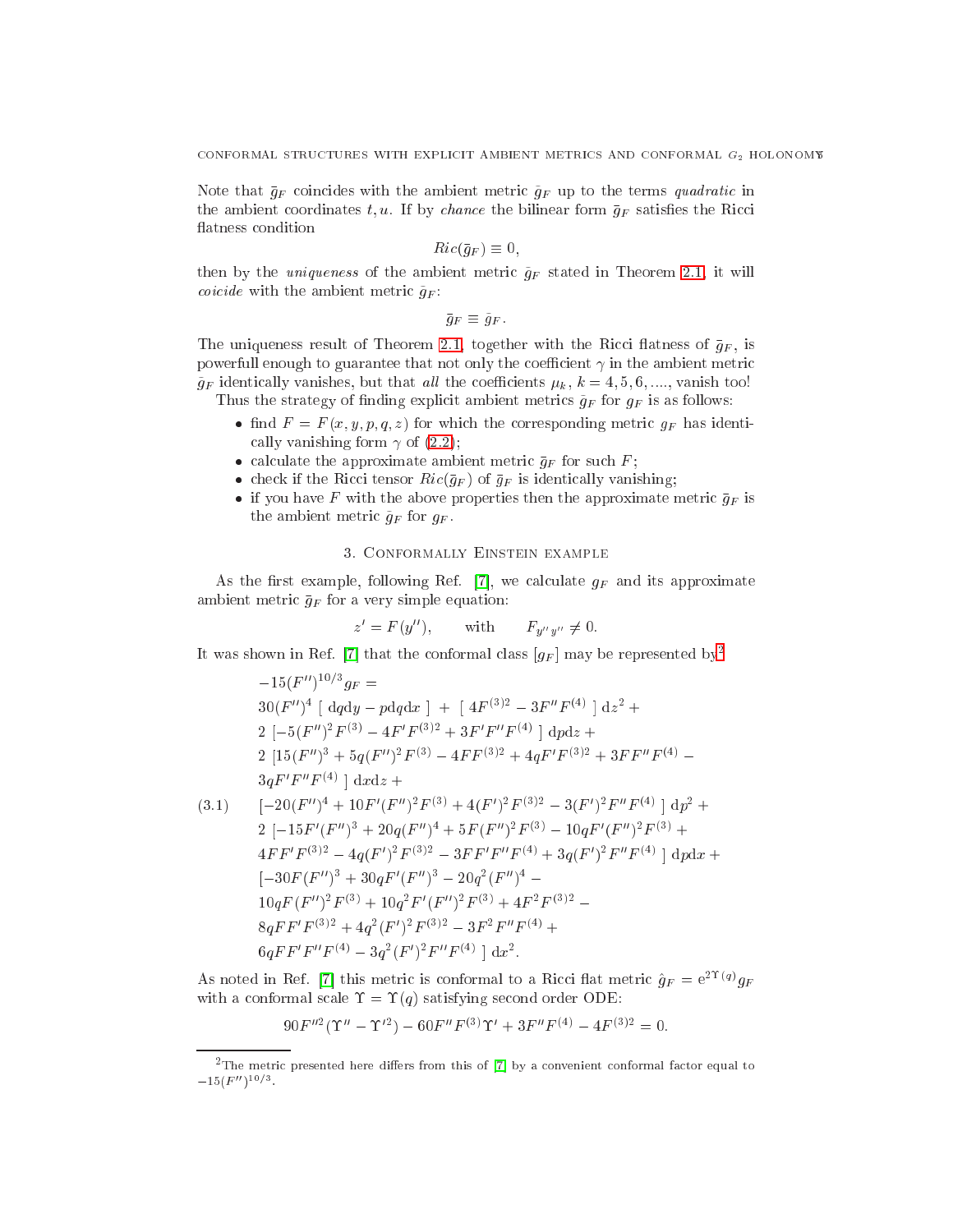#### 6 PAWEŁ NUROWSKI

Thus, since for each  $F = F(q)$  the conformal class  $[g_F]$  contains a Ricci flat metric, its conformal holonomy must be a proper subgroup of the noncompact form of  $G_2$ . An interesting feature of this conformal class is that it is very special among all the conformal classes associated with equation [\(1.1\)](#page-0-0). Not only has  $g_F$  very special conformal holonomy, making it very similar to the Lorentzian 4-dimensional Brinkman metrics; moreover, since its Weyl tensor has essentially only one nonvanishing component (see Ref.  $|7|$  for details) it is *not* weakly generic (see Ref.  $|3|$  for definition). This makes  $[g_F]$  analogous to the Lorentzian type N metrics in 4-dimensions, such as for example, Fefferman metrics.

Having  $g_F$  of [\(3.1\)](#page-4-1) we used the symbolic computer calculation program Mathematica to calculate its associated form  $\gamma$  of [\(2.2\)](#page-3-2). We checked that this form identically vanishes. We further used Mathematica to calculate the corresponding approximate ambient metric  $\bar{g}_F$ . On doing that we obsereved that, surprisingly, the bilinear form  $\beta$  is also *identically vanishing*. The explicit formula for the approximate ambient metri is given below:

<span id="page-5-0"></span>(3.2) 
$$
\bar{g}_F = t^2 g_F - 2 \text{ d} t \text{d} u - 2tu F''^{4/3} P \text{d} q^2,
$$

with

$$
P = \frac{4F^{(3)2} - 3F''F^{(4)}}{90(F'')^{10/3}},
$$

and  $g_{\perp}$ . The metric on  $g_{\perp}$  is denoted the metric on  $g_{\perp}$  is denoted the metric on  $\sim$ coordiantes  $(x, y, p, q, z, t, u)$ . It obviously has signature  $(4, 3)$ . We also checked, again using Mathematica, that  $Ric(\bar{g}_F) \equiv 0$ . Thus, we fulfiled the strategy outlined in Section [2.](#page-2-2) This enables us to conclude that  $\bar{g}_F$  of [\(3.2\)](#page-5-0) coincides with the ambient metric  $\tilde{g}_F$  for  $g_F$ . To give expressions for the Cartan normal conformal connection for  $g_F$  and the Levi-Civita connection for  $\tilde{g}_F = \bar{g}_F$  we first introduce a nonholonomic corrame  $\sigma$ ,  $\sigma$ ,  $\sigma$ ,  $\sigma$ ,  $\sigma$  ) on J given by

$$
\theta^{1} = dy - pdx
$$
  
\n
$$
\theta^{2} = dz - Fdx - F'(dp - qdx)
$$
  
\n
$$
\theta^{3} = -\frac{2}{\sqrt{3}} (F'')^{1/3} (dp - qdx)
$$
  
\n
$$
30 (F'')^{10/3} \theta^{4} = (3F'F''F^{(4)} - 4F'F^{(3)2} - 10(F'')^{2}F^{(3)}) (dp - qdx) + (4F^{(3)2} - 3F''F^{(4)}) (dz - Fdx) + 30(F'')^{3} dx
$$
  
\n
$$
\theta^{5} = -(F'')^{2/3} dq.
$$

In this coframe the metric  $g_F$  is simply:

$$
g_F = 2\theta^1\theta^5 - 2\theta^2\theta^4 + (\theta^3)^2.
$$

By means of the canonical projection

$$
\pi(x, y, p, q, z, t, u) = (x, y, p, q, z)
$$

the corrame  $(\sigma^*, \sigma^*, \sigma^*, \sigma^*)$  can be pulbacked to live imearly independent forms ( <sup>1</sup> ; <sup>2</sup> ; <sup>3</sup> ; <sup>4</sup> ; <sup>5</sup> ) on J - R+ - R. They an be suplemented by

$$
\theta^0 = dt \qquad \text{and} \qquad \theta^6 = du
$$

to form a corrame  $(\theta^*, \theta^*, \theta^*, \theta^*, \theta^*, \theta^*)$  on the ambient space  $J \times \mathbb{R}_+ \times \mathbb{R}$ .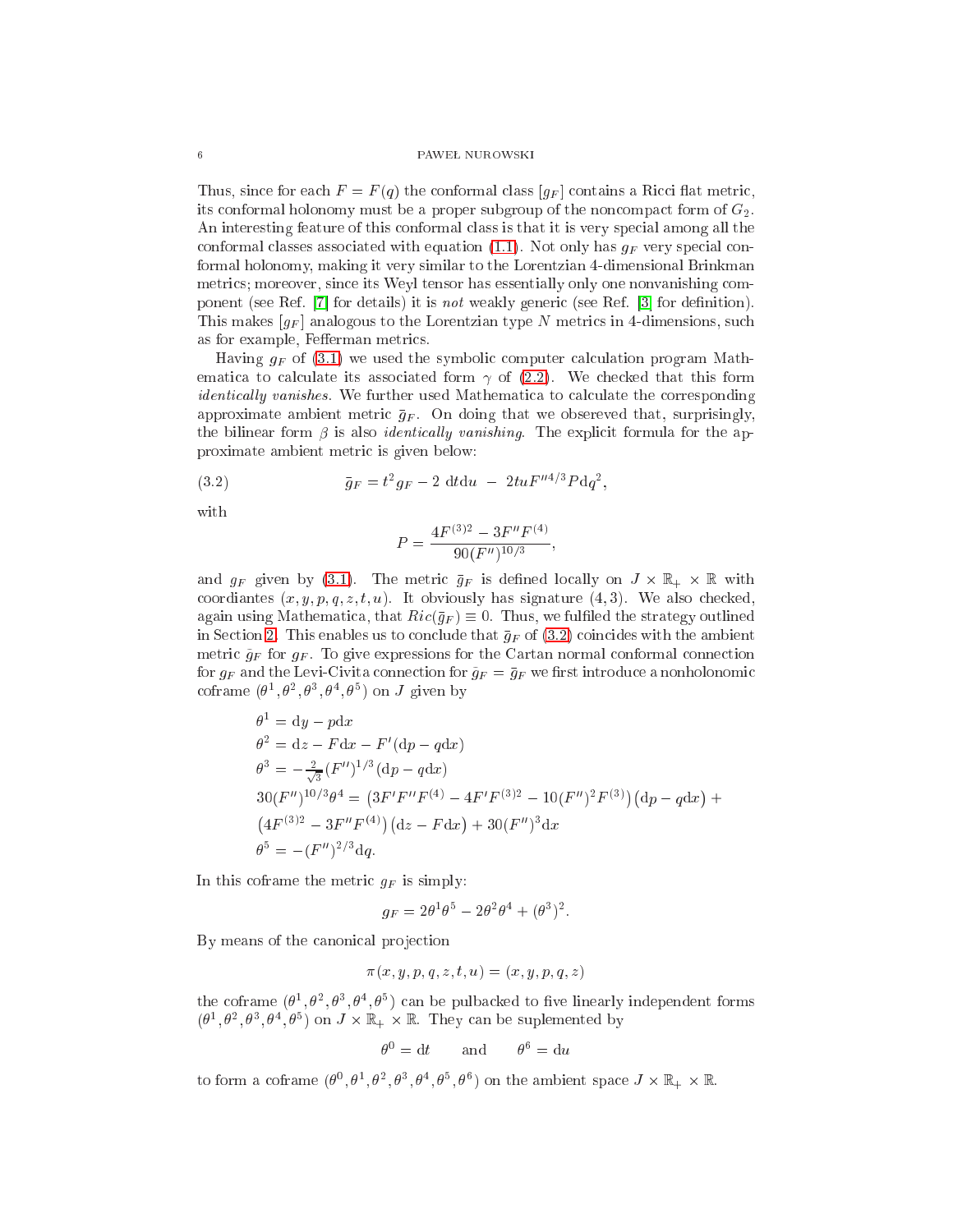The Cartan normal conformal connection, when written on  $J$  in the coframe  $(0, 0, 0, 0, 0, 0, 0, 0)$ 

$$
\omega_{G_2} = \begin{pmatrix}\n0 & 0 & 0 & 0 & 0 & -P\theta^5 & 0 \\
\theta^1 & 0 & Q\theta^2 + \frac{9}{2\sqrt{3}}P\theta^3 & \frac{1}{\sqrt{3}}\theta^4 & -\frac{1}{2\sqrt{3}}\theta^3 & 0 & -P\theta^5 \\
\theta^2 & 0 & 0 & \frac{1}{\sqrt{3}}\theta^5 & 0 & -\frac{1}{2\sqrt{3}}\theta^3 & 0 \\
\theta^3 & 0 & -2\sqrt{3}P\theta^5 & 0 & \frac{1}{\sqrt{3}}\theta^5 & -\frac{1}{\sqrt{3}}\theta^4 & 0 \\
\theta^4 & 0 & 0 & -2\sqrt{3}P\theta^5 & 0 & Q\theta^2 + \frac{9}{2\sqrt{3}}P\theta^3 & 0 \\
\theta^5 & 0 & 0 & 0 & 0 & 0 & 0 \\
0 & \theta^5 & -\theta^4 & \theta^3 & -\theta^2 & \theta^1 & 0\n\end{pmatrix}.
$$

Here:

$$
Q = \frac{40F^{(3)3} - 45F''F^{(3)}F^{(4)} + 9F''^{2}F^{(5)}}{90F''^{5}}.
$$

Now we use corraine  $\sigma$ ,  $\sigma$ ,  $\sigma$ ,  $\sigma$ ,  $\sigma$ ,  $\sigma$ ,  $\sigma$ ) to write down the Levi-Civita connection for  $\tilde{g}_F.$  We have

$$
\tilde{g}_F = g_{ij}\theta^i\theta^j,
$$

with the indices range:  $i, j = 0, 1, 2, \dots 6$ , and the matrix  $g_{ij}$  given by

$$
g_{ij} = \begin{pmatrix} 0 & 0 & 0 & 0 & 0 & 0 & -1 \\ 0 & 0 & 0 & 0 & 0 & t^2 & 0 \\ 0 & 0 & 0 & 0 & -t^2 & 0 & 0 \\ 0 & 0 & 0 & t^2 & 0 & 0 & 0 \\ 0 & 0 & -t^2 & 0 & 0 & 0 & 0 \\ 0 & t^2 & 0 & 0 & 0 & -2tuP & 0 \\ -1 & 0 & 0 & 0 & 0 & 0 & 0 \end{pmatrix}.
$$

 $T$  -civita  $T$  -civitation in the  $T$  -civitation in the  $T$  -civitation in the  $T$  $(0^-, 0^-, 0^-, 0^-, 0^-, 0^-, 0^+)$  reads:

$$
\omega_{LC} = \begin{pmatrix}\n0 & 0 & 0 & 0 & 0 & 0 & -tP\theta^5 & 0 \\
\frac{1}{t}\theta^1 + \frac{u}{t^2}P\theta^5 & \frac{1}{t}\theta^0 & Q\theta^2 + \frac{9}{2\sqrt{3}}P\theta^3 & \frac{1}{\sqrt{3}}\theta^4 & -\frac{1}{2\sqrt{3}}\theta^3 & \frac{u}{t^2}P\theta^0 - \frac{u}{3t}Q\theta^5 - \frac{1}{t}P\theta^6 & -\frac{1}{t}P\theta^5 \\
\frac{1}{t}\theta^2 & 0 & \frac{1}{t}\theta^0 & \frac{1}{\sqrt{3}}\theta^5 & 0 & -\frac{1}{2\sqrt{3}}\theta^3 & 0 \\
\frac{1}{t}\theta^3 & 0 & -2\sqrt{3}P\theta^5 & \frac{1}{t}\theta^0 & \frac{1}{\sqrt{3}}\theta^5 & -\frac{1}{\sqrt{3}}\theta^4 & 0 \\
\frac{1}{t}\theta^4 & 0 & 0 & -2\sqrt{3}P\theta^5 & \frac{1}{t}\theta^0 & Q\theta^2 + \frac{9}{2\sqrt{3}}P\theta^3 & 0 \\
\frac{1}{t}\theta^5 & 0 & 0 & 0 & 0 & \frac{1}{t}\theta^0 & 0 \\
0 & t\theta^5 & -t\theta^4 & t\theta^3 & -t\theta^2 & t\theta^1 - uP\theta^5 & 0\n\end{pmatrix}
$$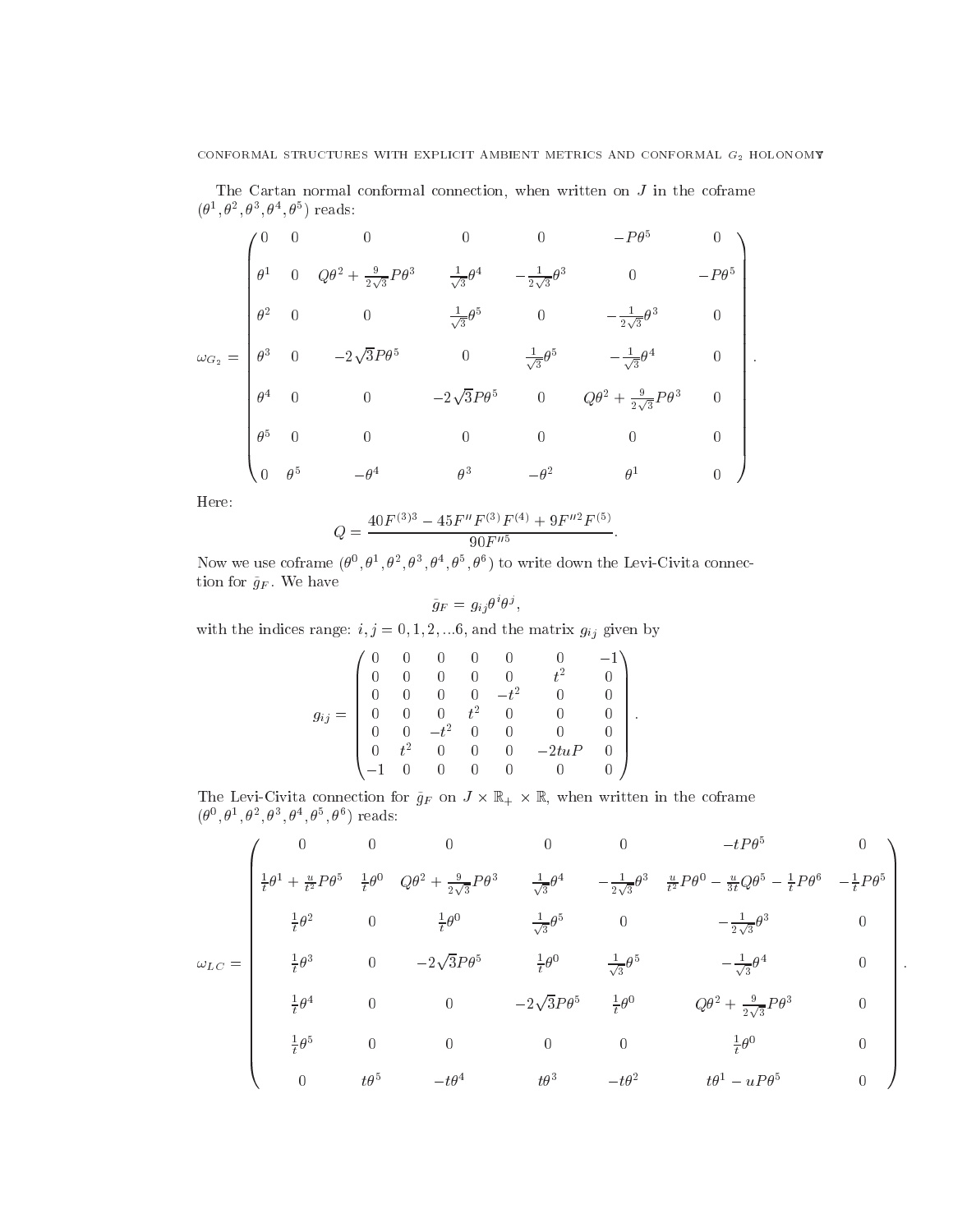Note that on  $\Sigma = \{(x, y, p, q, z, t, u) : u = 0, t = 1\}$  we trivially have  $\theta^0 \equiv 0 \equiv \theta^6$ . Thus, restricting the formula for  $\omega_{LC}$  to  $\Sigma$ , we see that  $\omega_{G_2} \equiv \omega_{LC|\Sigma}$ . Off this set the two connections:  $\omega_{LC}$  and the pullbacked-by- $\pi$ -connection  $\omega_{G_2}$ , differ significantly. To see this it is enough to observe that contrary to  $\omega_{LC}$ , the connection  $\pi^*(\omega_{G_2})$ has *torsion*. Indeed writing the first Cartan structure equations for the  $\pi^*(\omega_{G_2})$  in the coframe  $(\theta^0, \theta^1, \theta^2, \theta^3, \theta^4, \theta^5, \theta^6)$  we find that the torsion is:

$$
\mathrm{d}\theta^i + \pi^*(\omega_{G_2})^i{}_j \wedge \theta^j = \begin{pmatrix} 0 \\ -\theta^0 \wedge \theta^1 - P\theta^5 \wedge \theta^6 \\ -\theta^0 \wedge \theta^2 \\ -\theta^0 \wedge \theta^3 \\ -\theta^0 \wedge \theta^4 \\ -\theta^0 \wedge \theta^5 \\ 0 \end{pmatrix}
$$

The vanishing of this torsion on the initial hypersurface  $\Sigma$  confirms our earlier statemant that the two connections  $\omega_{G_2}$  and  $\omega_{LC}$  coincide there.

It is interesting to note that the curvature  $d\omega_{LC} + \omega_{LC} \wedge \omega_{LC}$  does not depend on t, u and is anihilated by  $\partial_t$  and  $\partial_u$ . Thus it can be considered to be a 2-form on  $\Sigma$ . As such it is precisely equal to the curvature  $d\omega_{G_2} + \omega_{G_2} \wedge \omega_{G_2}$  of the connection  $\omega_{G_2}$  :

$$
d\omega_{G_2} + \omega_{G_2} \wedge \omega_{G_2} = d\omega_{LC} + \omega_{LC} \wedge \omega_{LC} = \begin{pmatrix} 0 & 0 & 0 & 0 & 0 & 0 & 0 \\ 0 & 0 & A_5 & 0 & 0 & 0 & 0 \\ 0 & 0 & 0 & 0 & 0 & 0 & 0 \\ 0 & 0 & 0 & 0 & 0 & 0 & 0 \\ 0 & 0 & 0 & 0 & 0 & A_5 & 0 \\ 0 & 0 & 0 & 0 & 0 & 0 & 0 \end{pmatrix} \theta^2 \wedge \theta^5,
$$

 $where<sup>3</sup>$ 

$$
A_5 = \frac{-224F^{(3)4} + 336F''F^{(3)2}F^{(4)} - 51F''^2F^{(4)2} - 80F''^2F^{(3)}F^{(5)} + 10F''^3F^{(6)}}{100F''^{20/3}}
$$

## 4. NON-CONFORMALLY EINSTEIN EXAMPLE

To get quite different example of  $[g_F]$  we consider equation (1.1) in the form:

$$
z' = y''^{2} + a_{6}y'^{6} + a_{5}y'^{5} + a_{4}y'^{4} + a_{3}y'^{3} + a_{2}y'^{2} + a_{1}y' + a_{0} + bz
$$

where  $a_i, i = 0, 1, ..., 6$ , and b are real constants. This equation has the defining function

$$
F = q2 + a6p6 + a5p5 + a4p4 + a3p3 + a2p2 + a1p + a0 + b2
$$

and, via (1.3), leads to a conformal class  $[g_F]$  represented by a metric

<span id="page-7-1"></span>
$$
15(2)^{-2/3}g_F = [9a_2 + 2b^2 + 27a_3p + 54a_4p^2 + 90a_5p^3 + 135a_6p^4]dy^2 +
$$
  
\n
$$
[15a_0 + 2(b^2 - 3a_2)p^2 - 3a_3p^3 + 9a_4p^4 + 30a_5p^5 + 60a_6p^6 -
$$
  
\n
$$
(4.1) \quad 20bpq + 5q^2 + 15bz]dx^2 +
$$
  
\n
$$
[15a_1 + 4(3a_2 - b^2)p - 9a_3p^2 - 48a_4p^3 - 105a_5p^4 - 180a_6p^5 +
$$

<span id="page-7-0"></span><sup>&</sup>lt;sup>3</sup>We use the letter  $A_5$  to denote the nonvanishing component of the curvature to be in accordance with [7] and Cartan's paper [1]. Note however that in order to avoid collision of notations between the present and the next sections we use capital  $A_5$  instead of  $a_5$  of paper [7].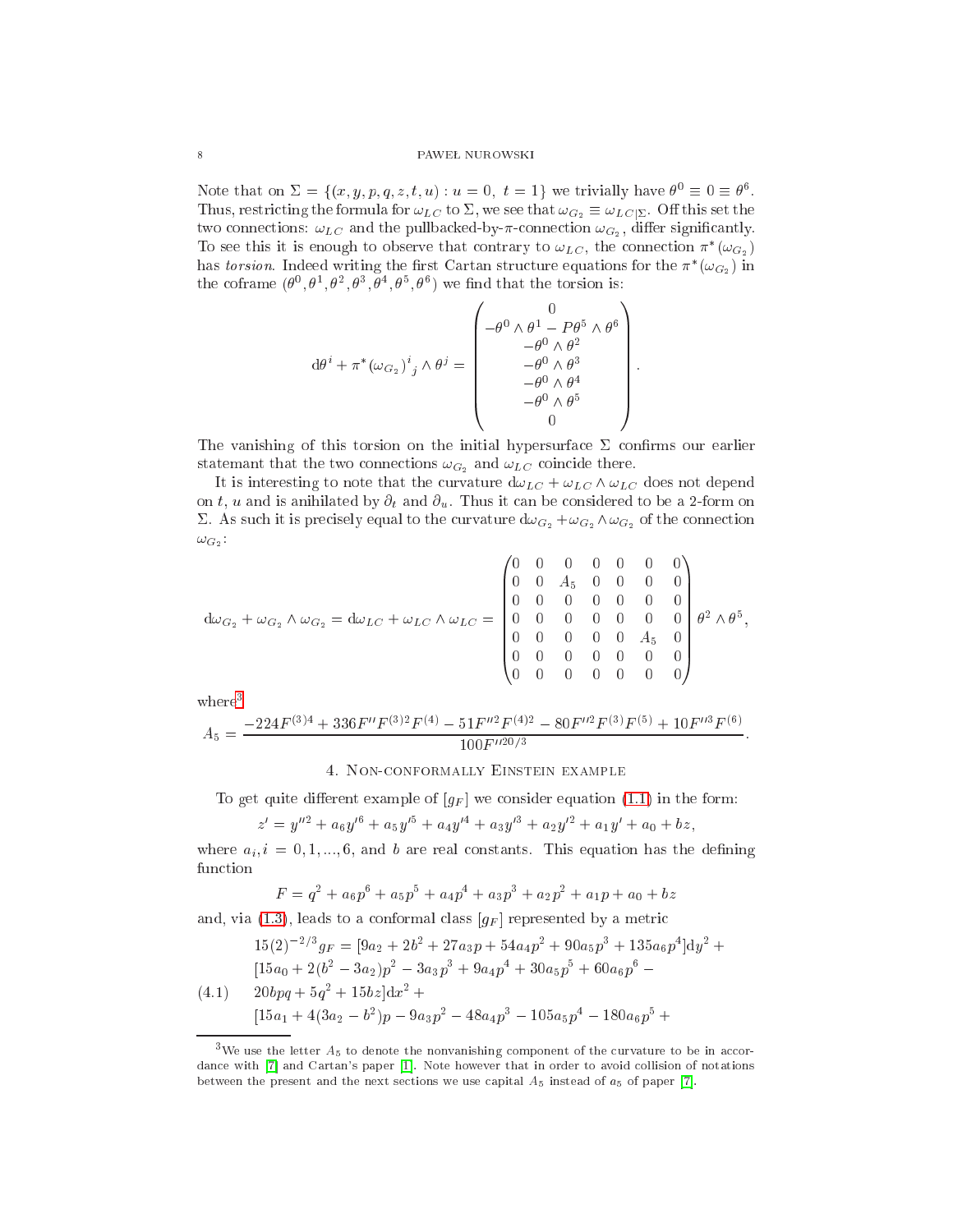$200q$ |a $x$ a $y$  + 20a $p^{-}$   $10(bp+q)dpdx + 10bdpdy - 30dqdy - 15dxdz + 30pdqdx.$ 

This metric is *not* conformal to an Einstein metric. The quickest way to check this is the calculation of the Cotton,  $C_{ijk}$ , and the Weyl,  $W_{ijkl}$ , tensors for  $g_F$ . Once these tensors are calculated, it is easy to observe that they do not admit a vector held  $K$  such that  $C_{ijk} + K[W_{lijk}] = 0$ . As a consequence the metric is not a onformal C-spa
e metri
. This proves our statement sin
e every onformally Einstein metric is neccessarily a conformal C-space metric (see e.g. Ref. [3]).

Recall that  $g_F$  of [\(4.1\)](#page-7-1), as a member of the family of metrics [\(1.3\)](#page-1-0), defines a conformal class  $[g_F]$  with *conformal* holonomy H reduced to the noncompact group  $G_2$  or to one of its subgroups. But since the metric  $(4.1)$  is not conformal to an Einstein metric, we do not have an immediate reason to conclude that  $H \neq G_2$ . We *conjecture* that  $H = G_2$  here and try to prove it in a subsequent paper [6].

It is remarkable that the ambient metric  $\tilde{g}_F$  for  $g_F$  of [\(4.1\)](#page-7-1) assumes a very ompa
t form:

$$
\tilde{g}_F = t^2 g_F - 2 dt du -
$$
\n
$$
2 tu \left[ \frac{1}{20} (-2a_2 + 4b^2 + 3a_3p + 6a_4p^2 - 20a_5p^3 - 120a_6p^4) dx^2 -
$$
\n
$$
\frac{9}{20} (a_3 - 10a_5p^2 - 40a_6p^3) dx dy - \frac{9}{10} (a_4 + 5a_5p + 15a_6p^2) dy^2 \right] +
$$
\n
$$
u^2 \left[ \frac{3}{20(2)^{2/3}} (a_4 - 10a_5p + 60a_6p^2) dx^2 + \frac{9}{4(2)^{2/3}} (a_5 - 12a_6p) dx dy + \frac{81}{4(2)^{2/3}} a_6 dy^2 \right].
$$

This is checked by applying our strategy described in Section [2](#page-2-2) to the metric  $(4.1)$ . As in the previous example, using Mathematica, we calculated the bilinear form  $\gamma$  for [\(4.1\)](#page-7-1). It turned out to be equal to zero,  $\gamma \equiv 0$ . Then we calculated  $\bar{g}_F$ , and checked that it is *Ricci flat*. Thus we concluded that  $\bar{g}_F$  coincides with the ambient metric for  $\tilde{g}_F$ . The above given formula for  $\tilde{g}_F$  is therefore just  $\bar{g}_F$ , which we calculated using  $(2.2)$ .

We find this example as a sort of miracle. Apriori there is no reason for  $g_F$ to have the ambient metric *truncated* at the *second* order in terms of the ambient parameters  $t$  and  $u$ . We are intrigued by this fact.

Now, following the general procedure outlined in [7], we introduce a special coframe for  $g_F$  given by:

$$
\theta^{1} = dy - pdx
$$
  
\n
$$
\theta^{2} = dz - Fdx - 2q(dp - qdx)
$$
  
\n
$$
\theta^{3} = -\frac{2^{4/3}}{\sqrt{3}}(dp - qdx)
$$
  
\n
$$
\theta^{4} = 2^{-1/3}dx
$$
  
\n
$$
15(2)^{1/3}\theta^{5} = (9a_{2} + 2b^{2} + 27a_{3}p + 54a_{4}p^{2} + 90a_{5}p^{3} + 135a_{6}p^{4})(dy - pdx) +
$$
  
\n
$$
10b(dp - qdx) - 30dq +
$$
  
\n
$$
15(a_{1} + 2a_{2}p + 3a_{3}p^{2} + 4a_{4}p^{3} + 5a_{5}p^{4} + 6a_{6}p^{5} + 2bq)dx.
$$

In this coframe the metric  $g_F$  is:

$$
g_F = 2\theta^1 \theta^5 - 2\theta^2 \theta^4 + (\theta^3)^2.
$$

As in the previous section, we use the canonical projection

$$
\pi(x, y, p, q, z, t, u) = (x, y, p, q, z)
$$